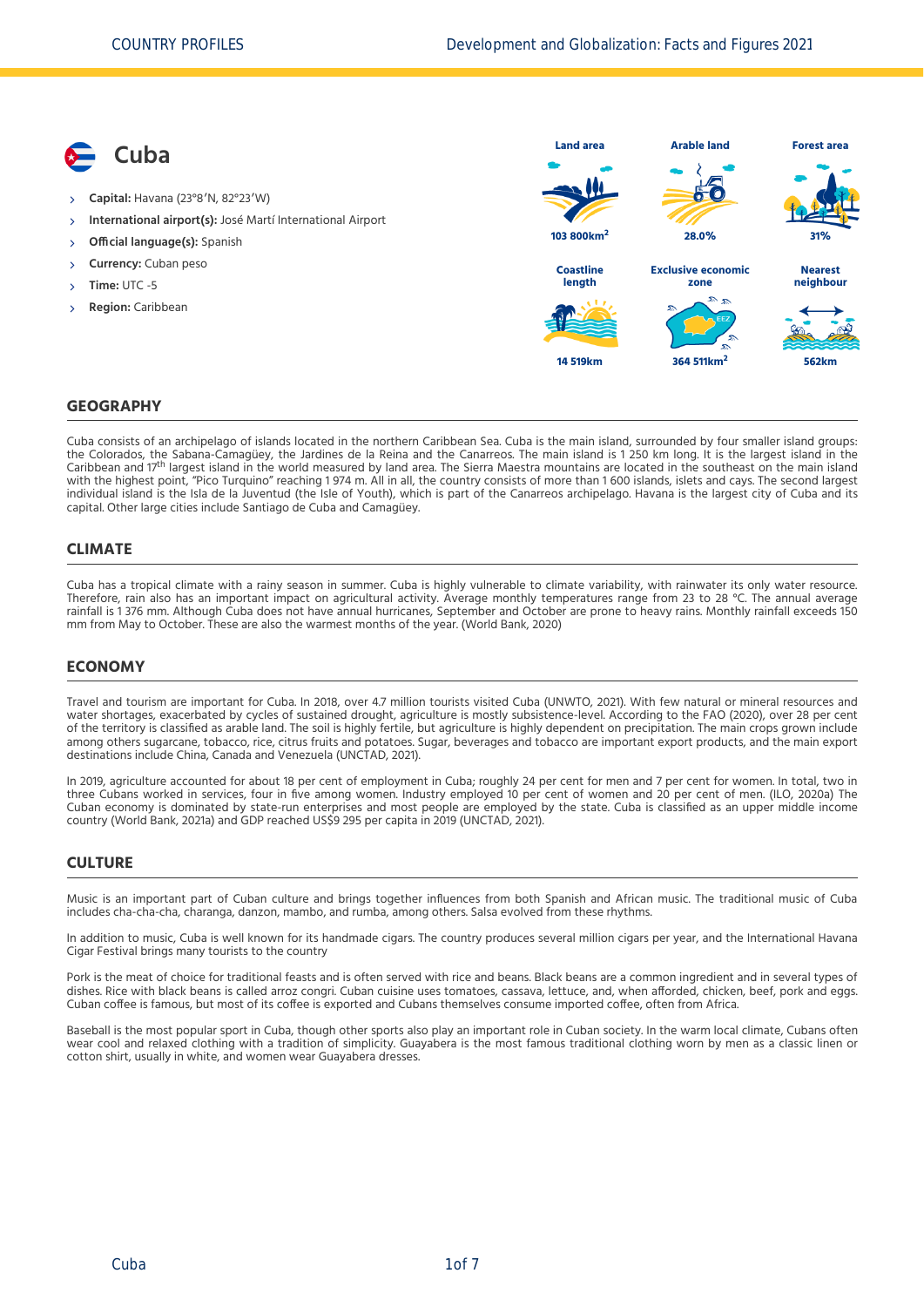#### **ECONOMIC TRENDS**

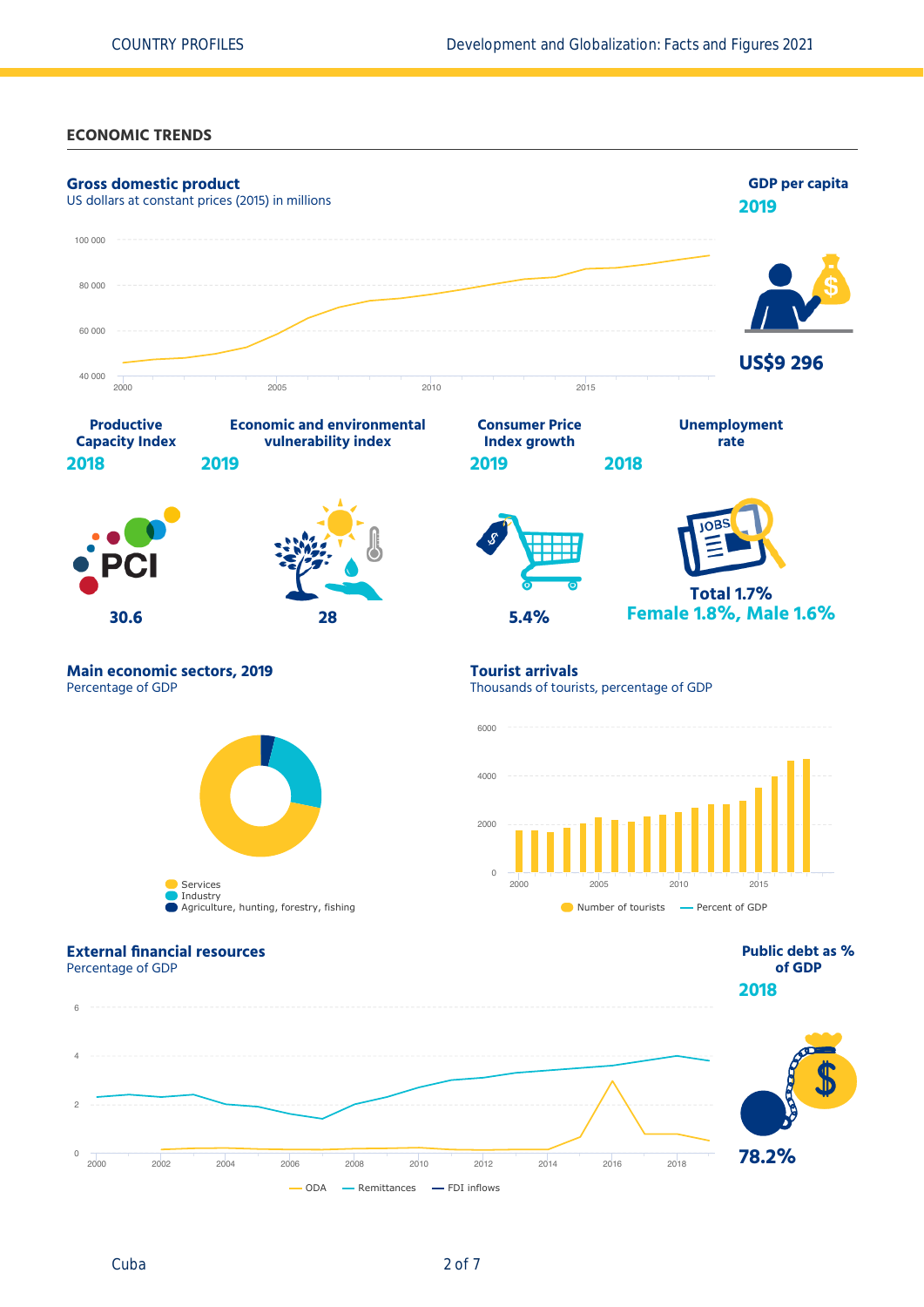## **MARITIME TRANSPORT**

## **Fleet size**

Number of ships

| Ship type            | 2011 | 2019 |
|----------------------|------|------|
| <b>Total fleet</b>   | 1407 | 1407 |
| Oil tankers          | 264  | 266  |
| <b>Bulk carriers</b> | 311  | 333  |
| General cargo        | 161  | 77   |
| Container ships      | 52   | 49   |
| Other types of ships | 619  | 682  |

| <b>Port performance</b><br>Ranked by 2019 data within SIDS group |        |                     |  |  |  |  |
|------------------------------------------------------------------|--------|---------------------|--|--|--|--|
| <b>Indicators</b>                                                | 2019   | <b>SIDS Ranking</b> |  |  |  |  |
| Number of port calls                                             | 1933   | 10                  |  |  |  |  |
| Median time in port (days)                                       | 2.5    | ς                   |  |  |  |  |
| Average age of vessels                                           | 17     | 14                  |  |  |  |  |
| Average size (GT) of vessels                                     | 16 520 | 19                  |  |  |  |  |
|                                                                  |        |                     |  |  |  |  |



**Container port throuput**

## **Bilateral connectivity index, 2019** Top 5 partners



### **Liner shipping connectivity index** Maximum China Q1 2006=100

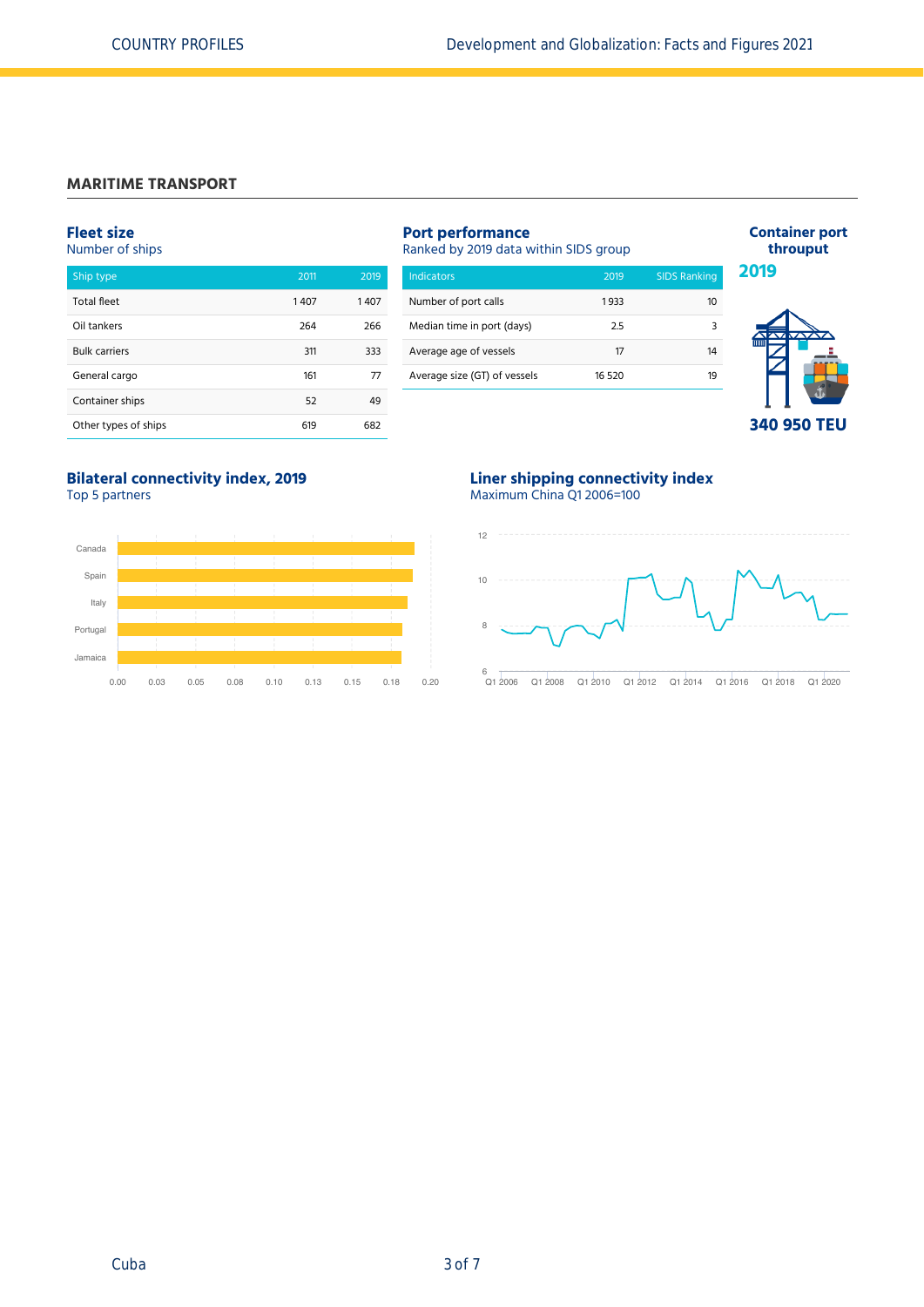# **POPULATION**

#### **Total population**

Thousands of people, share of urban population



**Life expectancy**

## **Population development indicators**

| <b>Indicators</b>                             | Period               | Value |
|-----------------------------------------------|----------------------|-------|
| Poverty headcount (% of population)           | $\ddot{\phantom{a}}$ |       |
| Human development index                       | 2018                 | 0.8   |
| Human assets index                            | 2020                 | 98    |
| Adult literacy rate (15+ years, both sexes %) | $\ddot{\phantom{a}}$ |       |
| Gender inequality index                       | 2019                 | 0.3   |



**Population**

**per km<sup>2</sup>**



**Dependency**

# **Age structure by gender, 2019**

Percentage of total population

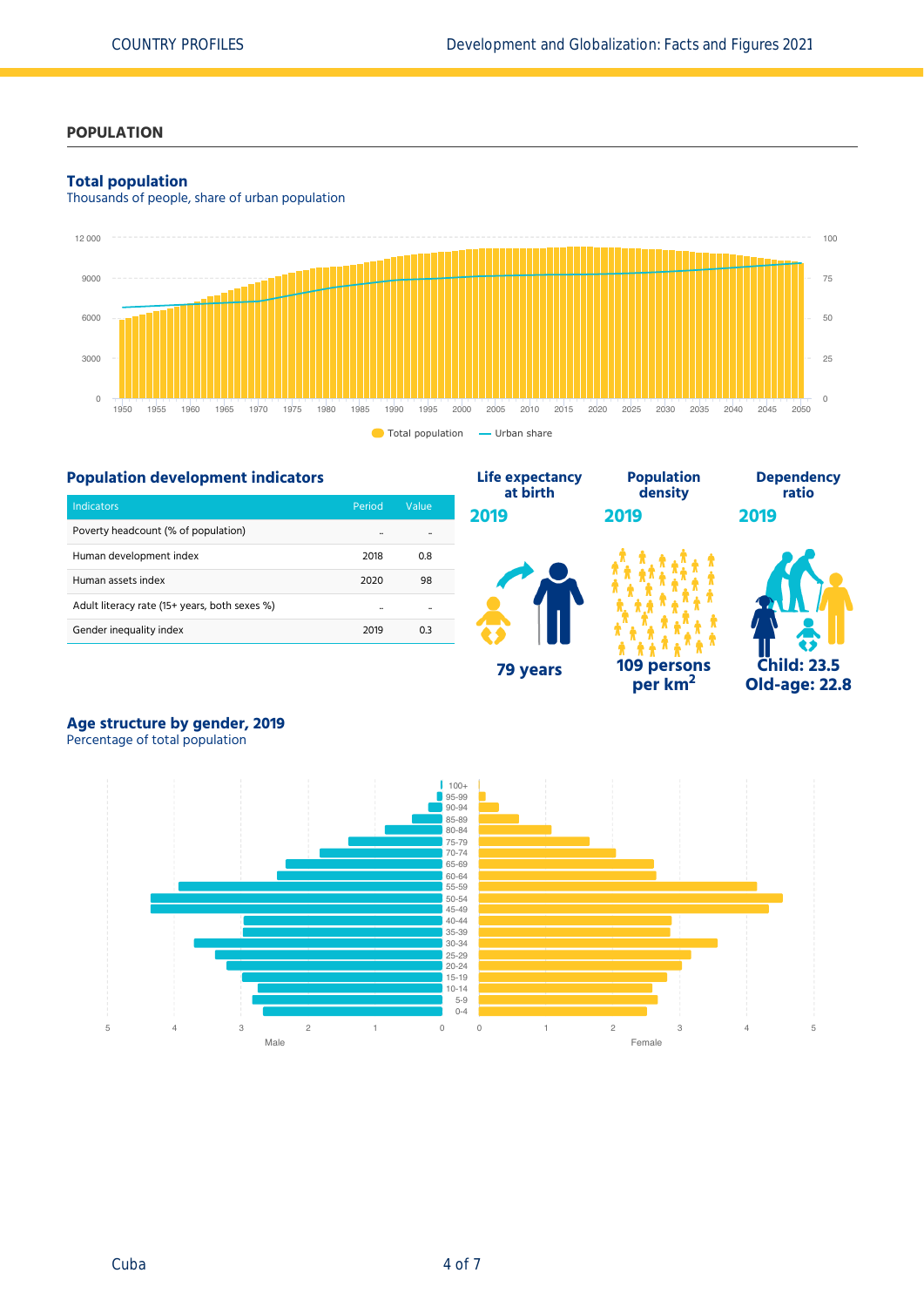# **INTERNATIONAL TRADE**

| <b>Merchandise and services trade</b><br>US dollars in millions |          |           | <b>Trade openness</b><br><b>Goods and</b><br>services | <b>Export</b><br>concentration<br>index | <b>Food import</b><br>dependency |            |      |                             |
|-----------------------------------------------------------------|----------|-----------|-------------------------------------------------------|-----------------------------------------|----------------------------------|------------|------|-----------------------------|
| Indicators                                                      | 2005     | 2010      | 2015                                                  | 2019                                    | 2019 (% of<br>GDP)               | 2018       | 2019 | <b>Average</b><br>2015-2019 |
| Merchandise<br>exports                                          | 2 3 1 9  | 4 9 14    | 3<br>350                                              | 2<br>062                                | $\overline{2}$                   |            |      |                             |
| Merchandise<br>imports                                          | 8<br>084 | 11<br>496 | 11<br>702                                             | 9<br>901                                | 9.4                              |            |      |                             |
| Services exports                                                | 075      | 10<br>546 | 11<br>369                                             | $\Omega$                                | $\mathbf 0$                      |            |      |                             |
| Services imports                                                | 1015     | 1923      | $\overline{2}$<br>035                                 | $\mathbf 0$                             | 0                                | 14% of GDP | 0.24 | 15.76                       |

# **Top 5 partners in merchandise trade, 2019**

Exports in millions US dollars



### **Merchandise exports by product group, 2019**



# **Services exports by category, 2019**

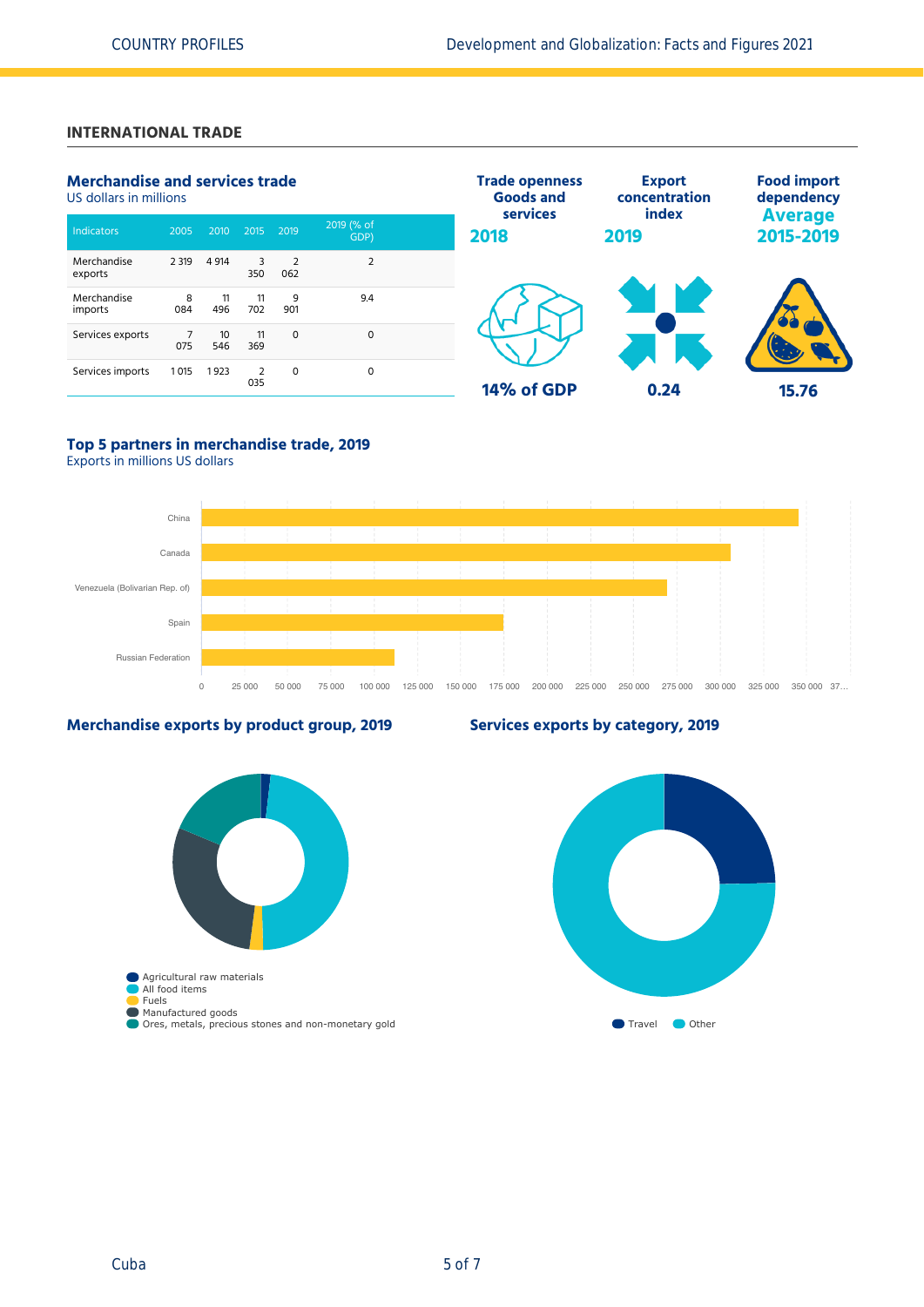#### **ENVIRONMENT**



#### **INFORMATION AND COMMUNICATIONS TECHNOLOGY**